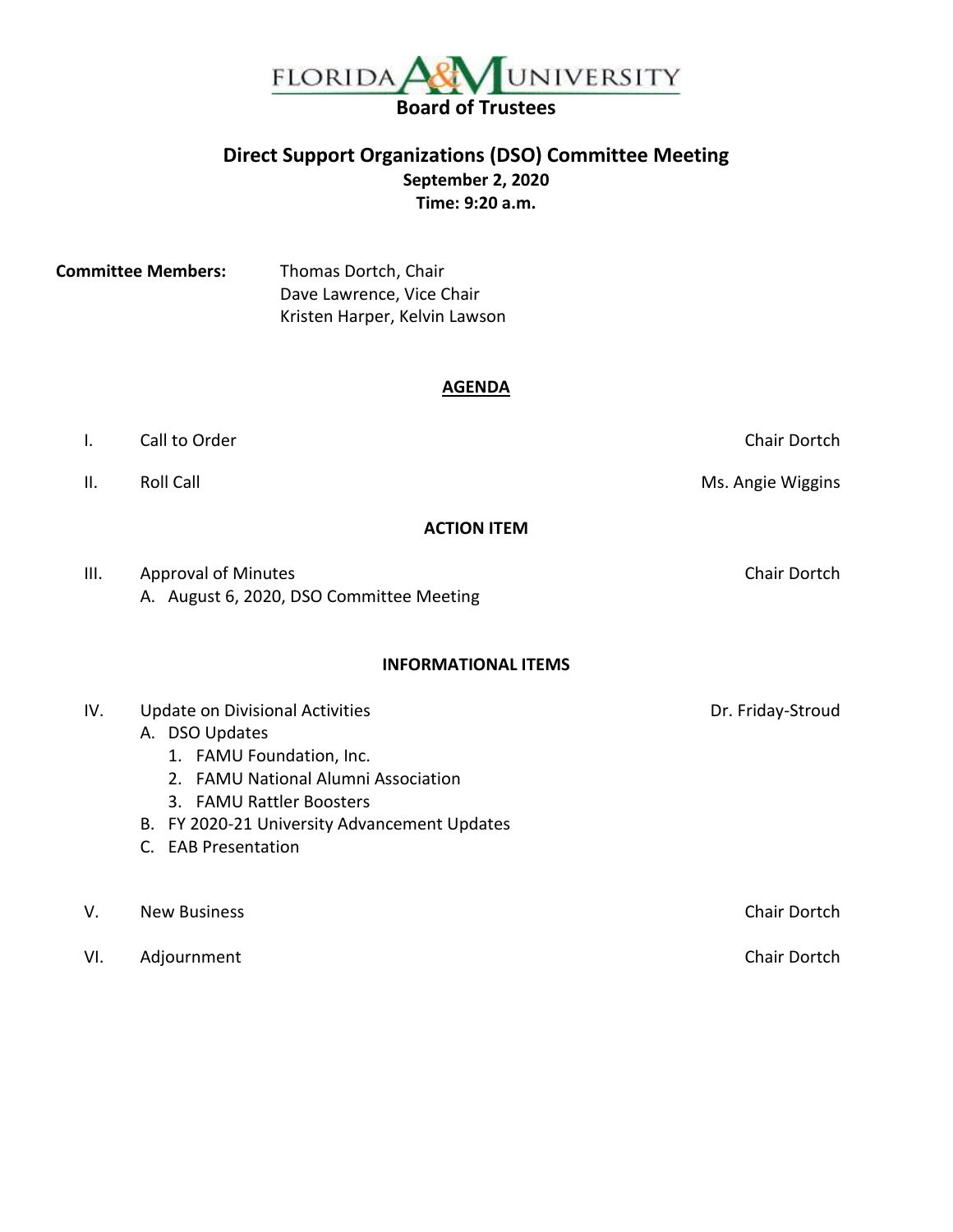

# **Direct Support Organizations (DSO) Committee September 2, 2020 Agenda Item III.**

| Subject:               | Consideration of the Approval of Minutes                                                                                                                 |
|------------------------|----------------------------------------------------------------------------------------------------------------------------------------------------------|
|                        | <b>Proposed Board Action:</b> Approval of the Minutes                                                                                                    |
| <b>Rationale:</b>      | In accordance with the Florida Statues, a governmental body shall prepare and keep<br>minutes or make a tape recording of each open meeting of the body. |
| <b>Recommendation:</b> | Approve the DSO Committee Meeting Minutes for August 6, 2020.                                                                                            |
| Attachment:            | Yes.                                                                                                                                                     |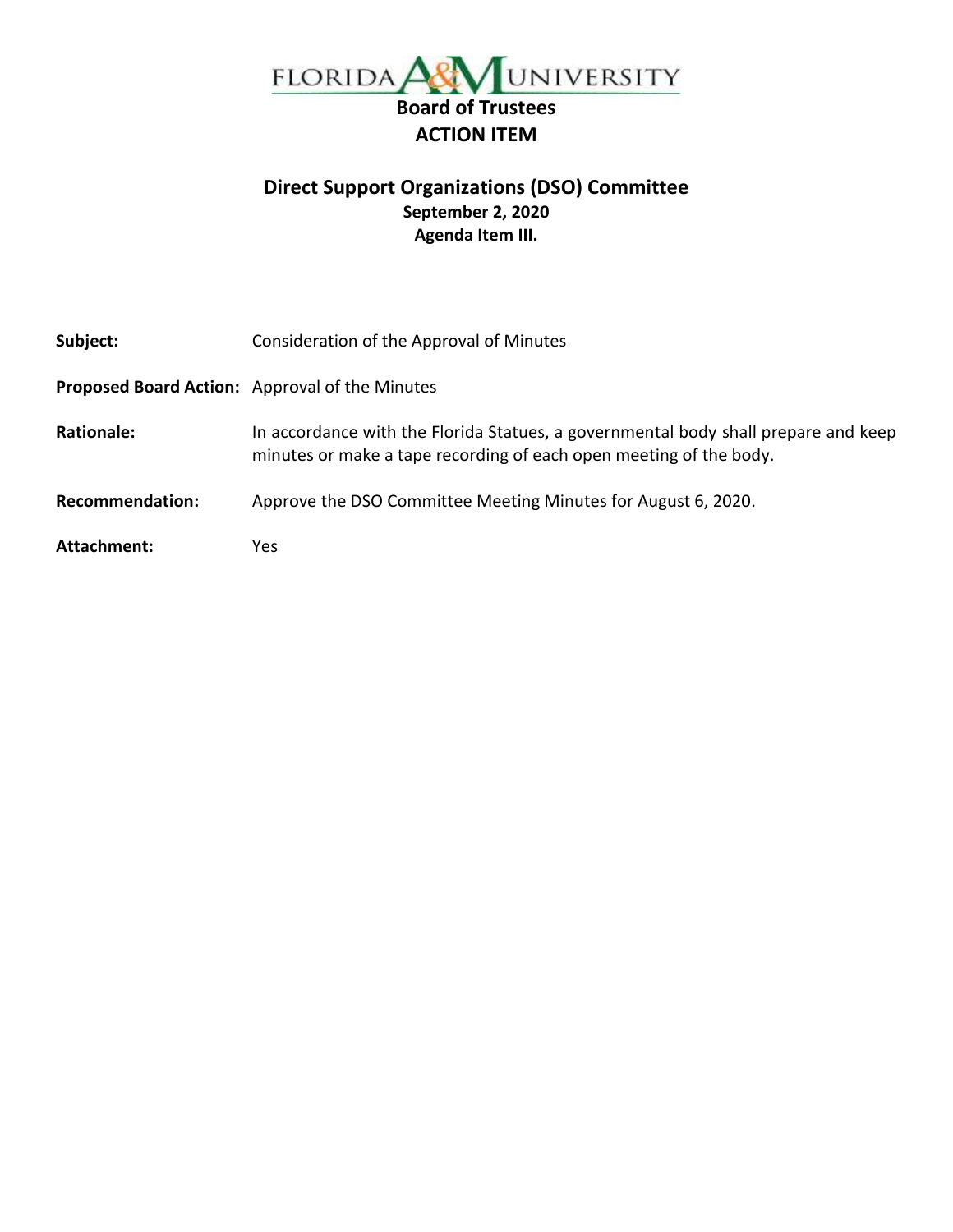

# **Direct Support Organizations Committee Minutes Trustee Thomas Dortch, Chair Thursday, August 6, 2020**

The Direct Support Organizations (DSO) Committee met on Thursday, August 6, 2020. A quorum was established, with the following trustees in attendance: Thomas Dortch, Kristin Harper, Dave Lawrence, and Kelvin Lawson. Two action items and an informational item were presented to the DSO Committee.

### **Acceptance of DSO Budget: FY 2020-2021**

• The FY 2020-2021 DSO Budget for the Florida A&M University (FAMU) National Alumni Association was presented. Trustee Dortch motioned approval to recommend the Budget to the FAMU Board of Trustees (BOT); seconded by Trustee Lawrence. The motion passed, unanimously.

#### **Consideration of Approval of Revised Bylaws**

• The revised Bylaws for the FAMU Foundation were submitted for consideration of approval in accordance with the FAMU BOT Policy No. 2018-01. The FAMU Foundation Board revised its Bylaws to change the name of one of its committees from the Advisory Committee to the Advisory Board and to provide specificity to the function of the Advisory Board. The revised Bylaws were approved at the Spring 2020 FAMU Foundation Board Meeting.

Trustee Lawson motioned approval to recommend the revised Bylaws to the FAMU BOT; seconded by Trustee Harper. The motion passed, unanimously.

### **The Committee Received Updates on Divisional Activities**

- **a. FY 2019-2020 University Advancement Updates as of June 30, 2020**
	- Fundraising Total: \$7.3M (60% of \$12.2M)
	- Investment Portfolio Value: approximately \$123M
	- Endowment Value: approximately \$95M
	- Alumni Giving Rate: 7.7%

### **b. EAB Presentation**

- EAB is University Advancement's outreach partner. EAB is helping to increase fundraising through the support of targeted campaigns, assessing where the University has been historically, and making strategic recommendations as the University moves forward.
	- o An overview was provided on the FAMU Giving Funnel through June 30, success measures, and FAMU's upward trend.
	- $\circ$  Great conversation was initiated regarding the driving factors for increased giving during the current economic uncertainty and beyond.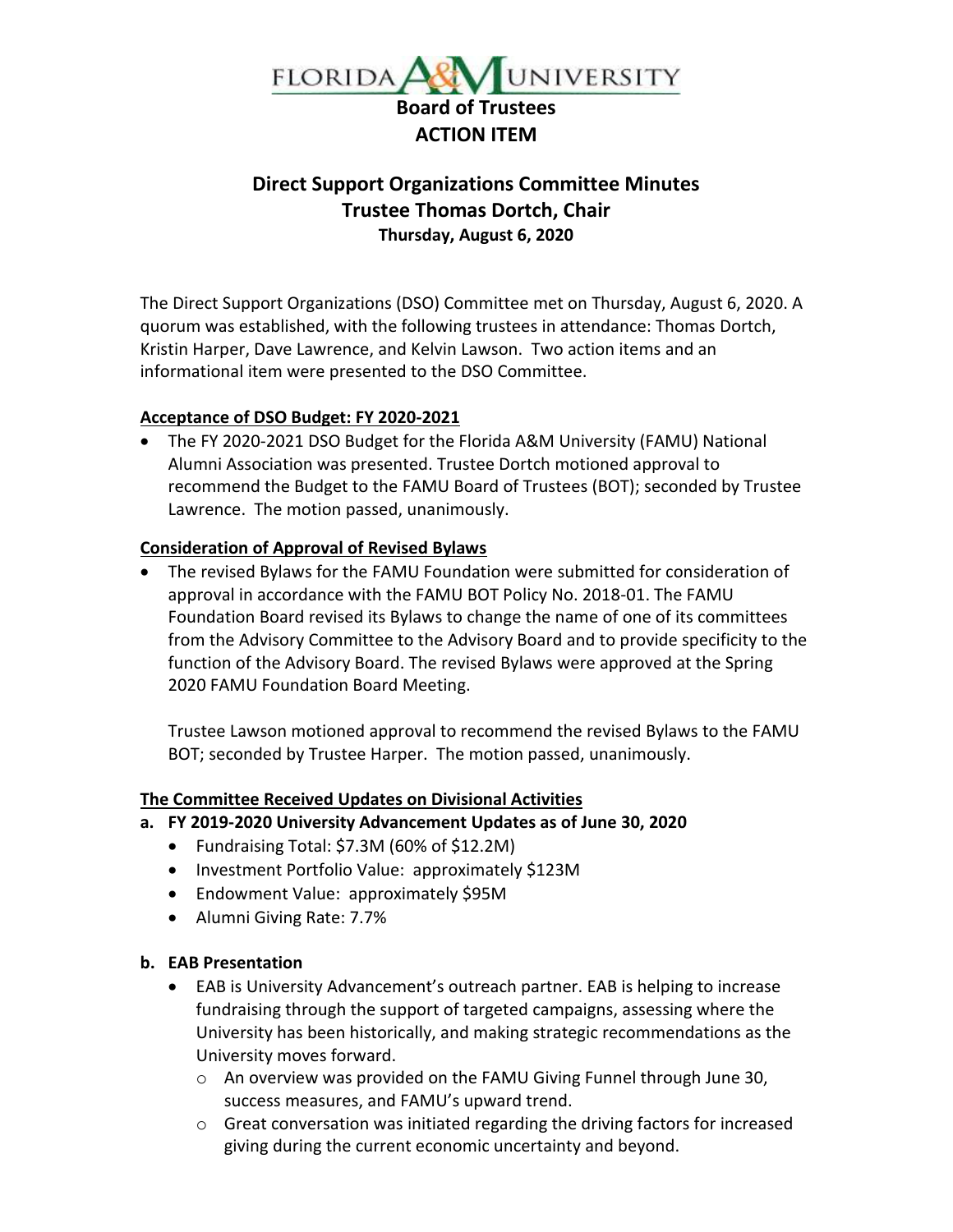

- It was suggested to consider incorporating new giving technology similar to what Athletics mentioned during their presentation.
- It was recommended to reinstitute the Annual Report for donor recognition.

With there being no further business, the meeting adjourned.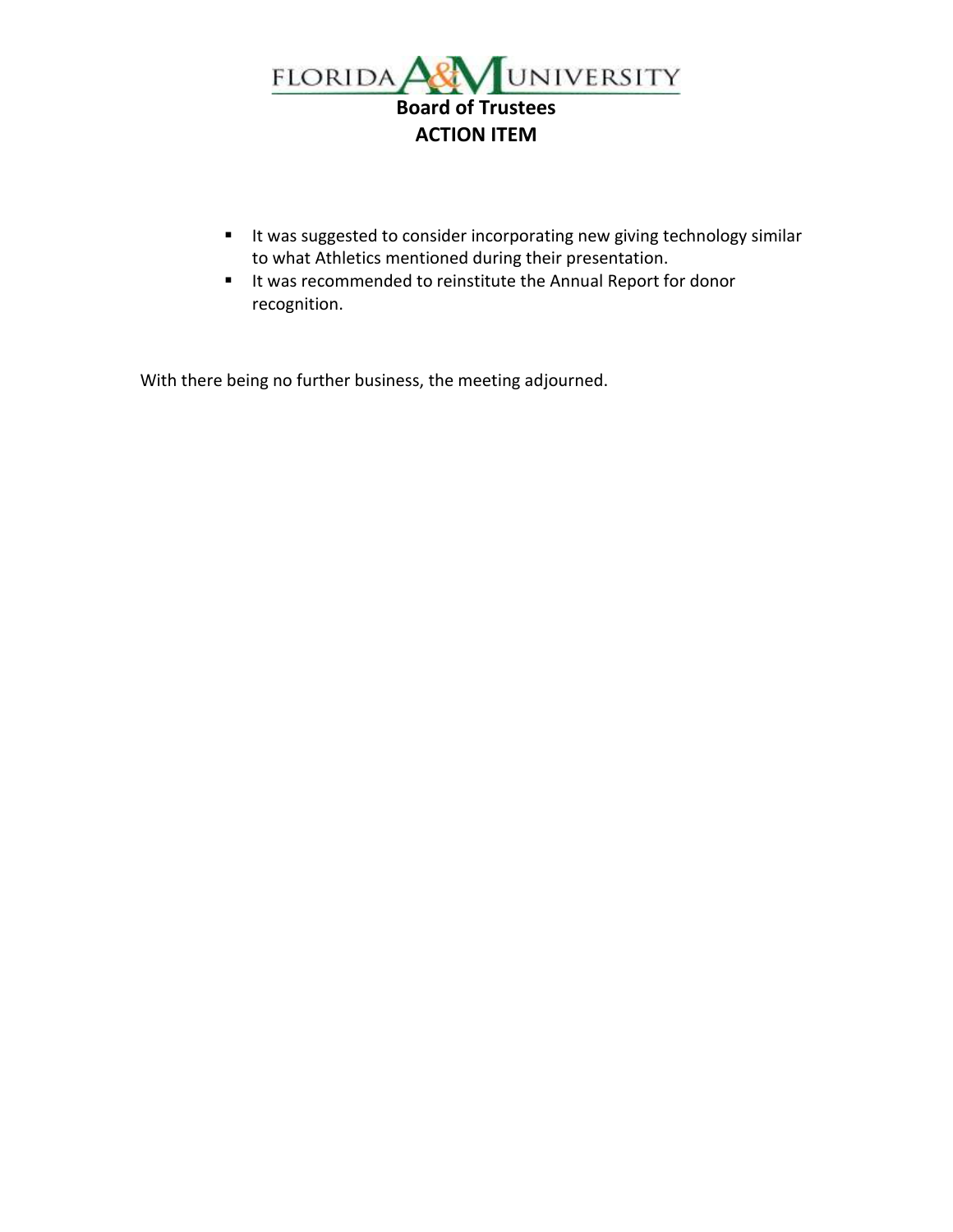

## **Direct Support Organizations (DSO) Committee Wednesday, September 2, 2020 Agenda Item: IV.**

 **Subject:** Update on Divisional Activities

### **Background Information and Summary:**

Dr. Friday-Stroud will provide an update on Divisional activities.

### **A. DSO Updates**

- **1. FAMU Foundation, Inc.**
	- The Investment Portfolio balance at 6/30/20 is \$123,537,196.
	- The Endowment balance at 6/30/20 is \$95,634,705.

### **2. FAMU National Alumni Association (NAA)**

- The FAMU NAA President, Col. Gregory Clark, and the FAMU NAA Executive Board have voted, unanimously, to cancel the Annual Alumni Convention planned for November of 2020 in Orlando, due to the pandemic.
- The increasing demand for student support has been the impetus for the NAA to launch a Founder's Day Fundraising Campaign celebrating the 133rd Birthday of FAMU.
	- $\circ$  Dollars raised from this event will support scholarships, FAMU Athletics, and other critical University programs.
	- $\circ$  This virtual celebration kicks off on Saturday, October 3. Although the focus will be fundraising, other virtual events include workshops on successfully recruiting students amid the pandemic and lobbying for legislative dollars during these times of great uncertainty.
- An Alumni Virtual Town Hall Meeting regarding the Rattler Reopen featuring President Larry Robinson and other members of the campus leadership team was held on Wednesday, August 19. Dr. Shawnta Friday-Stroud shared her platform on the need for support of FAMU Cares and FAMU Rising.

### **3. FAMU Rattler Boosters**

- Embarked on a Fundraising Goal of \$159K to replace the roof on the Gallimore-Powell field house.
- The Rattler Boosters website launch is scheduled to debut in mid-September.
- Rolled out two new Rattler Boosters Membership levels this year.
- The scheduled Virtual All Sports Kick-Off Fundraising event has been rescheduled due to COVID-19.